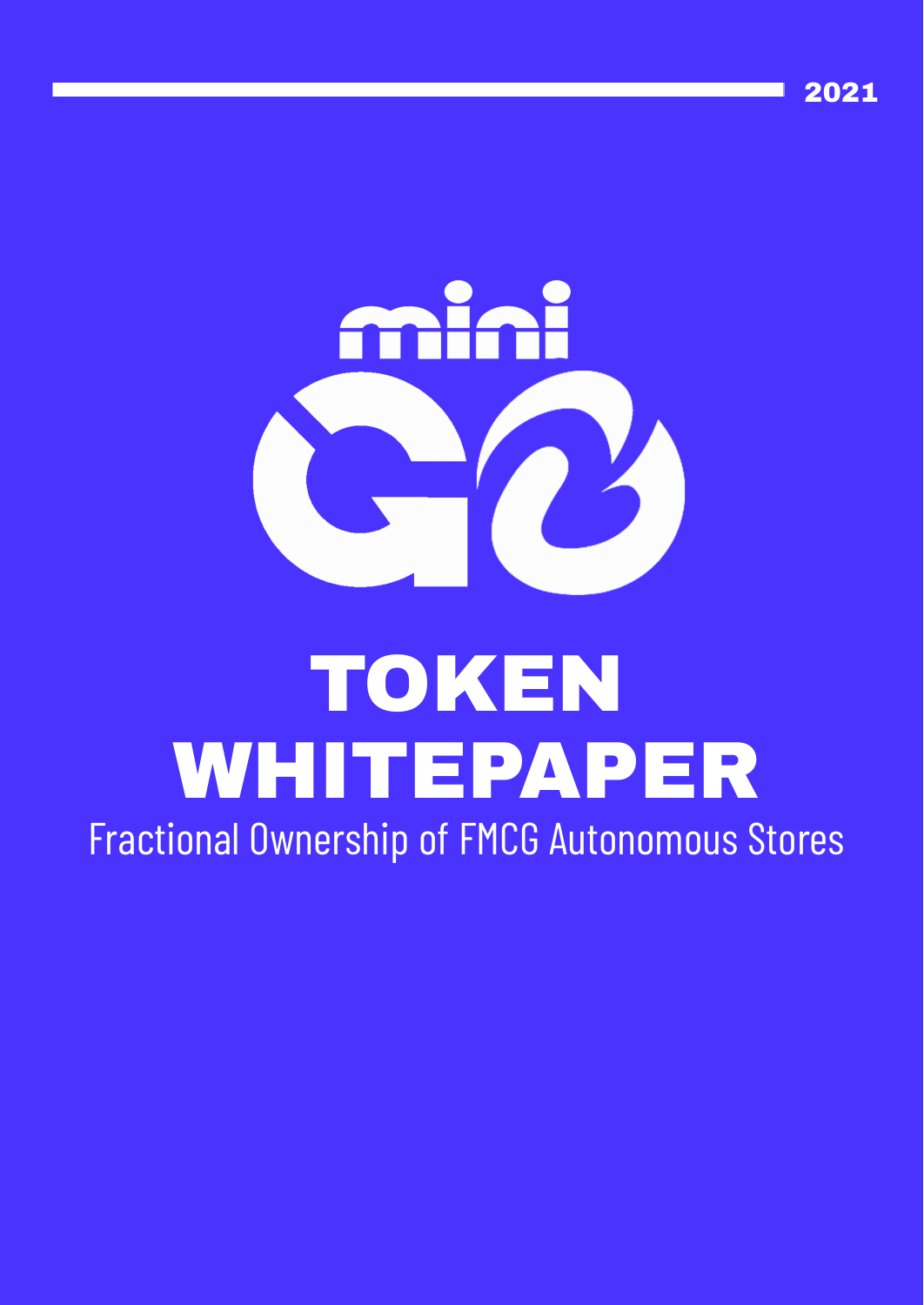#### GLOSSARY

ODE What are MiniGo Tokens? **02** Retail 3.0 and Market State OB Fractional Ownership 04Investment Opportunities OSS Store revenue and cost breakdown 06 Future Goals and R&D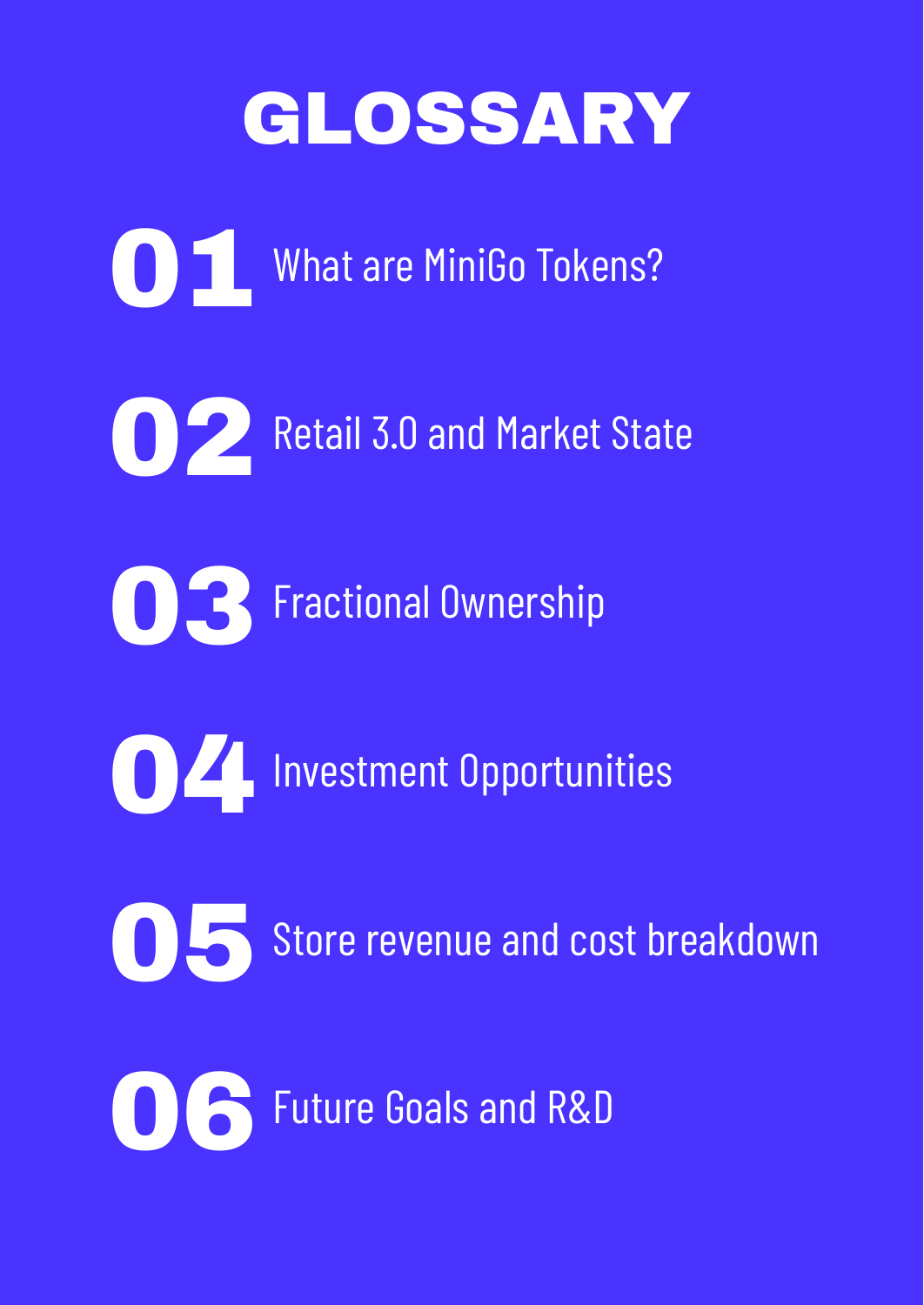# WHAT ARE MINIGO TOKENS?

MiniGO tokens are a representation of **revenue** in MiniGO stores.

MiniGO stores are **next-gen autonomous marketplaces**: we provide **AI** and **IoT** retail space for the **region's strongest brands** in physical locations.

Instead of buying and reselling the products like a traditional supermarket, our stores allow brands to **directly sell to the consumer**, **cutting the middle man**, **driving up revenue** and **improving brand loyalty**.

We focus on fast-moving consumer products (FMCG) from **top brands**, ensuring holders **constant revenue**.

Our **revolutionary** business model connects brands, and Consumers like **never seen before** in **cutting-edge stores** powered with our **Grab and Walk Out** technology.

Consumers enter the store, grab what they want and leave!

With MiniGO Tokens, you **get monthly revenues** from one of the **most innovative** stores around. Our Cashierless stores and business model **got leading brands already hooked up**.

It's simple, every month, **4%** of store revenue gets swapped to USDC and send to token holders. You can hold, sell or trade tokens of as many stores as you like.

Each store mints **10000 tokens** meant to share the **revenue across**. No more tokens can ever be created for the same store as the **supply is fixed**.

**Be more than a consumer. Take a slice of the pie with MiniGo Tokens.**

#### **In a nutshell**

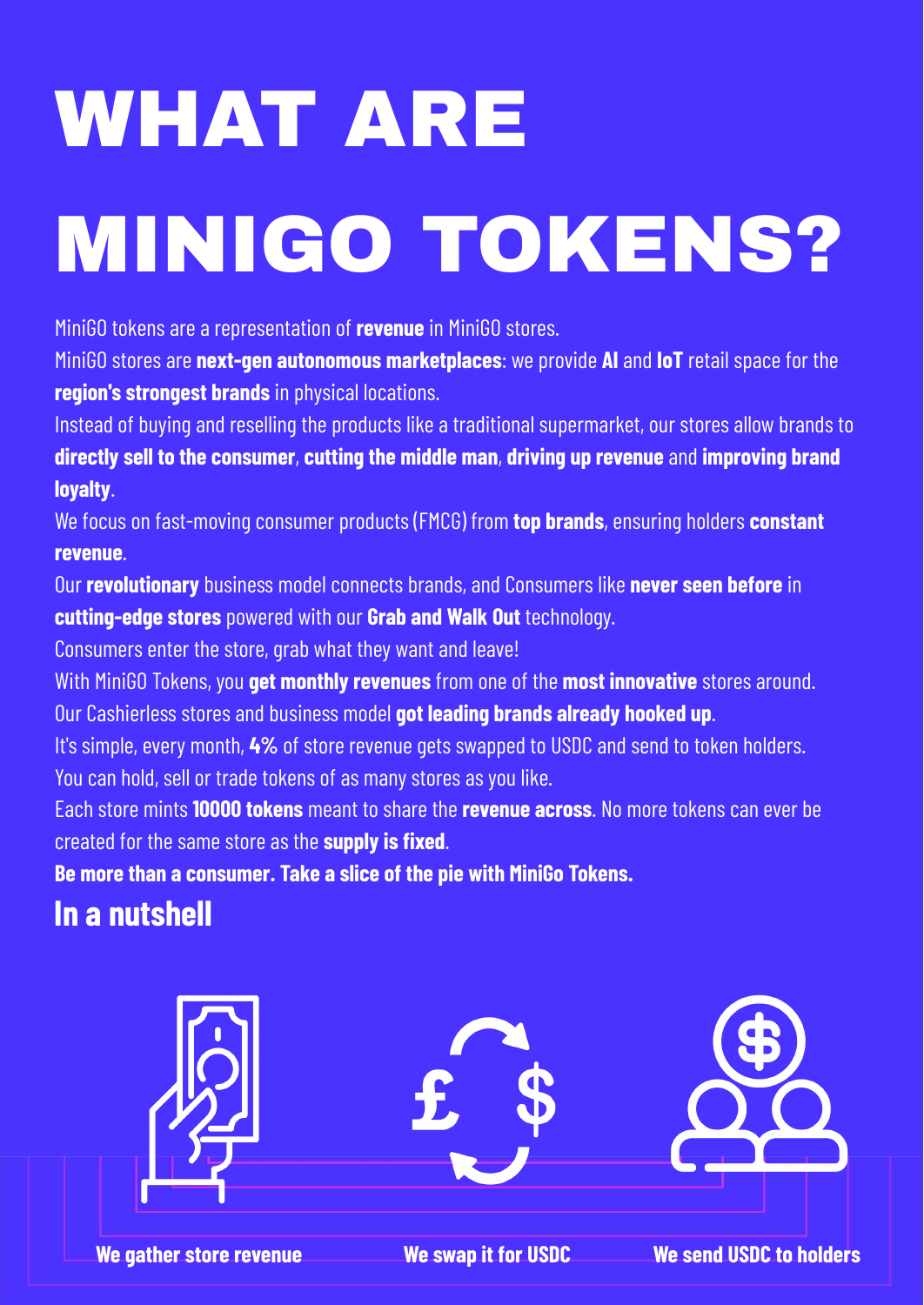### RETAIL 3.0 AND MARKET STATE

Despite the pandemic, FMCG (Fast-moving consumer goods) **Retail is as strong as ever.** According to **KANTAR** (World-leaders in consumer behaviour in retail analysis), "Latam experiences its **highest FMCG volume growth since 2010** [...] The arrival of COVID-19 changed purchase behaviours significantly in Latin America, **driving the highest volume growth seen for 10 years** during Q1 of 2020. **Shoppers everywhere were buying more FMCG**, [...] This resulted in total volume growth across the region of 4.8%" [Source](https://www.kantarworldpanel.com/ar/Noticias-/Winning-Omnichannel:-Foco-en-Latinoamerica-)

By harnassing this sector's growth and our technology, we set a **straight road towards success** in the LATAM region. **We are setting new heights** with our **Retail 3.0** focused mindset.

We are implementing many **innovations never seen before** in the region, such as **assistive technologies** for shoppers with disabilities, opening the door for **demographics never targeted before** in commerce.

We focus on four pillars to ensure our success:

| <b>INNOVATIVE</b><br><b>BUSINESS</b><br><b>MODEL</b>       | We enable world-class leading brands to sell in a D2C (Direct<br>to consumer) marketplace, allowing companies to <i>increase</i><br>their revenue exponentially. We cut the middle man and<br><b>improve</b> the brand-consumer relationship.                                                                      |
|------------------------------------------------------------|--------------------------------------------------------------------------------------------------------------------------------------------------------------------------------------------------------------------------------------------------------------------------------------------------------------------|
| <b>ARTIFICIAL</b><br><b>INTELLIGENCE</b>                   | We created a new generation in retail commerce by using<br>cutting-edge solutions in computer vision, patented smart<br>shelves, and Al-enhanced in-store ads.<br>Our efforts are focused in tech-enabled retail 3.0 stores.                                                                                       |
| <b>INTERNET OF</b><br><b>THINGS</b>                        | Our stores include many loT devices, like our region exclusive<br><b>smart price tags, enabling companies to update prices or</b><br>create discounts that apply in seconds.                                                                                                                                       |
| <b>EFFICIENT</b><br><b>EMPLOYEE</b><br><b>DISTRIBUTION</b> | Retail 3.0 also means knowing where everything is at all times.<br>Our technology enables us to see the stock for any product in<br>our stores, making us adapt the number of employees<br>required in each store in real-time.<br>This methodology <b>reduces labour costs</b> and thus <b>store</b><br>expenses. |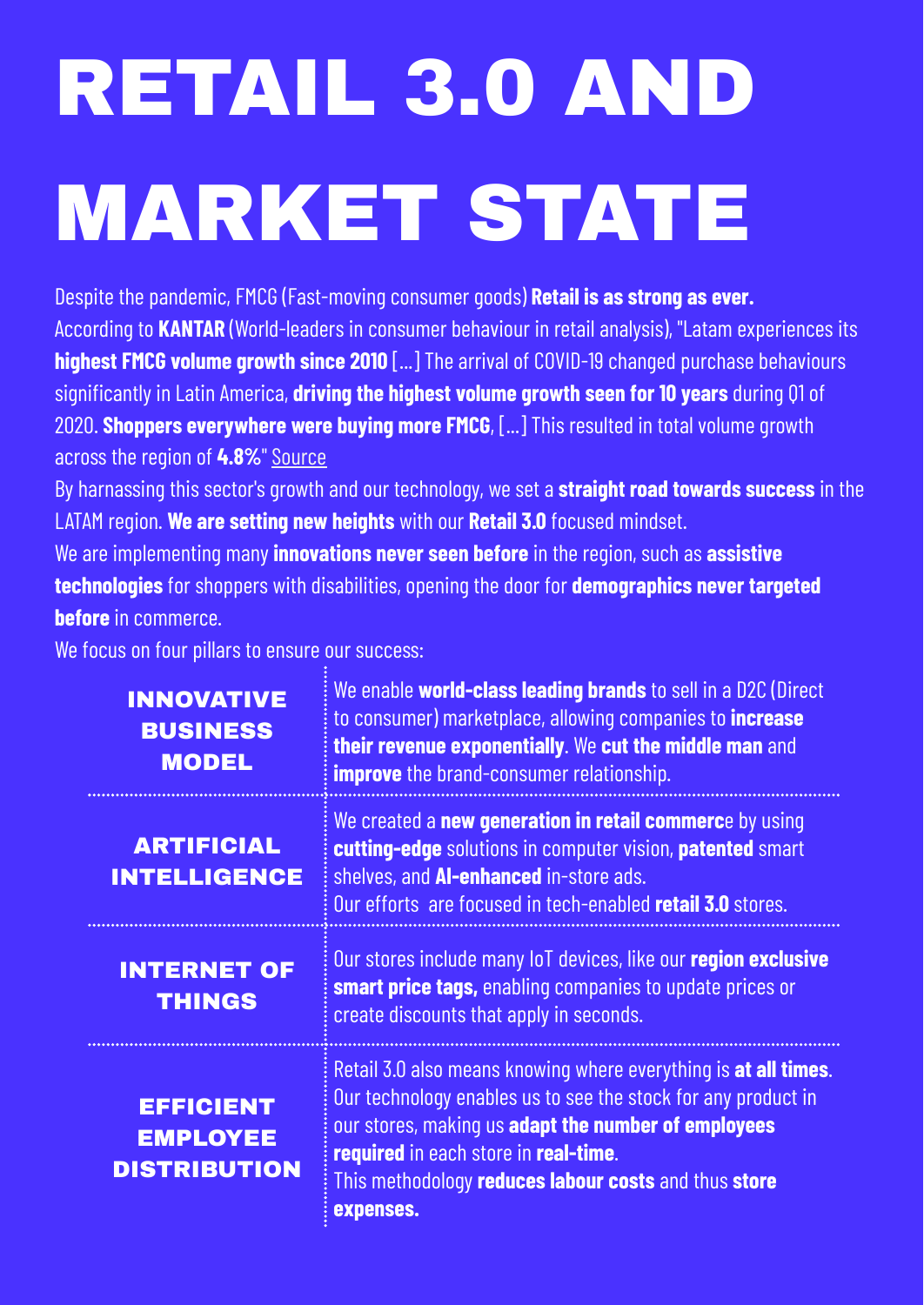## FRACTIONAL OWNERSHIP

Despite technological leaps, wealthy players with assets to buy and open supermarkets in the last 6 decades have **always been the same** (Wal-Mart, Carrefour, Dia, etc.)

In the second decade of the 21st century, **MiniGO is disrupting the status quo with the birth of Retail 3.0**.

**Fractional ownership in Retail** is an idea that has become a reality with the advent of blockchain, and **MiniGO tokenization** enables it.

If you think fractional Retail sounds strange, consider how common fractional ownership is in other investment classes, like the stock market.

*Why shouldn't investors have the same golden opportunity to own a fraction of an Autonomous-Store like MiniGO?*

*Why shouldn't a consumer become a fractional owner of an FMCG Retail Store?*

MiniGO believes that fractional ownership can become the **next big step in Retail** by harnessing the power **blockchain** in the form of **tokenized MiniGO Stores**.

While traditional investment in retail requires tens of thousands to millions of dollars, **fractional ownership** enables **anyone** to have access to such **investments**.

Compared to other investments, returns on MiniGO tokens are **legally backed by a real business income**.

*We seek to reinvent the relationship we have with retail.*

**Be more than a consumer. Take a slice of the pie with MiniGo Tokens.**

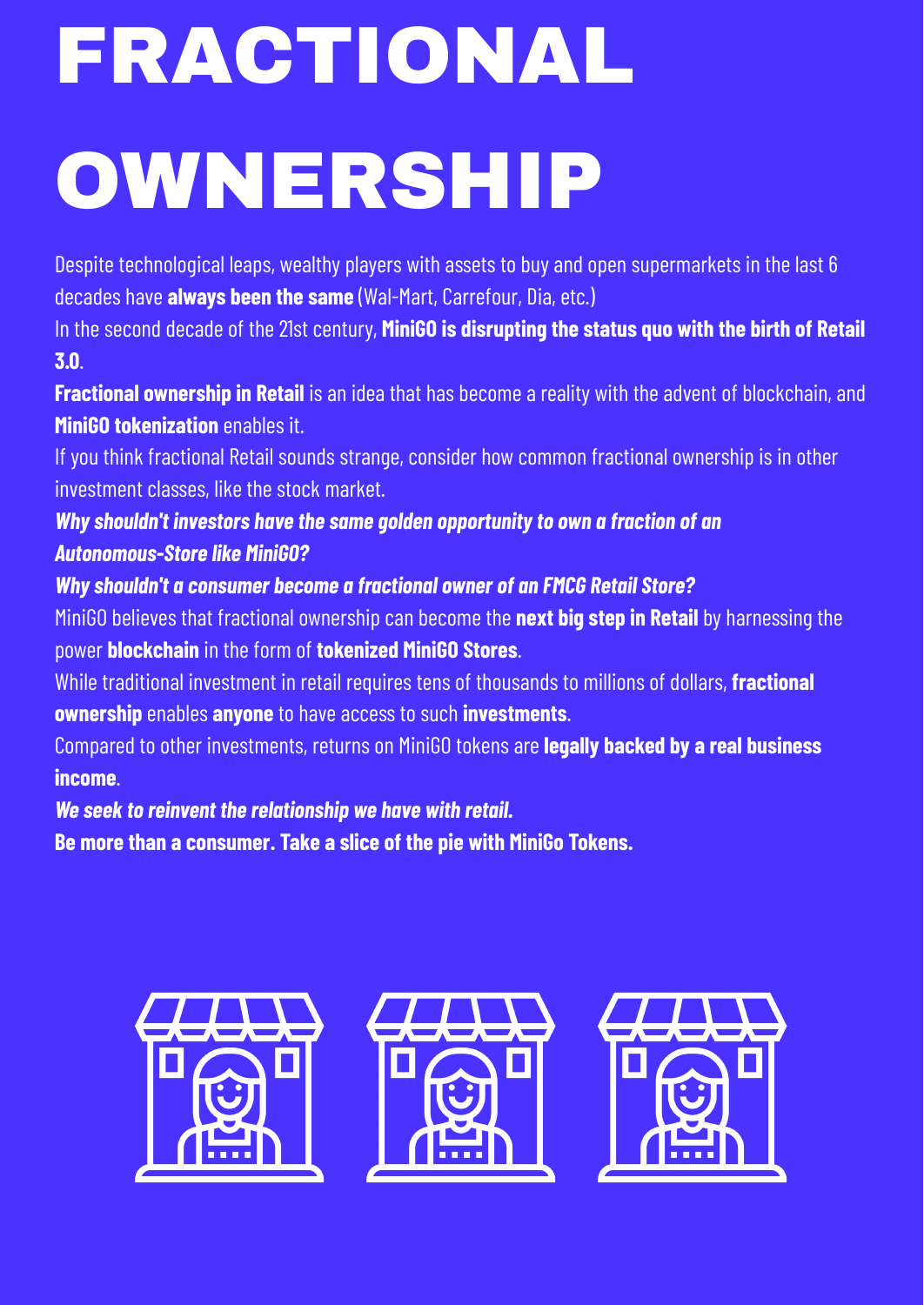## INVESTMENT OPPORTUNITIES

FMCG has been a cornerstone of **building wealth** since the early 1960s with global companies like Wal-Mart.

**MiniGO brings the same power to the masses.**

Our goal is to reach **300 stores across LATAM by 2025**. By then, **MiniGO will be distributing tens of thousands of USDC to token holders monthly**.

We seek to be **transparent** about our revenue by allowing **anybody** to see the **cash flow** of each store in real-time.

**We take extra care when picking locations**. For example, we focus on **high-foot traffic** locations in **high-income areas** such as gated communities, residential buildings or corporate buildings. Some of our locations even have **exclusivity contracts**, meaning that **no other competitor can set foot in that location**. This makes **100% of potential clients shop at our stores**.



**300 stores by 2025 goal** *Thousandsin monthly revenue for holders*



**Hand-picked store locations** *Ensure high and stable return rates*



**Exclusivity agreements** *Take competition out of the equation*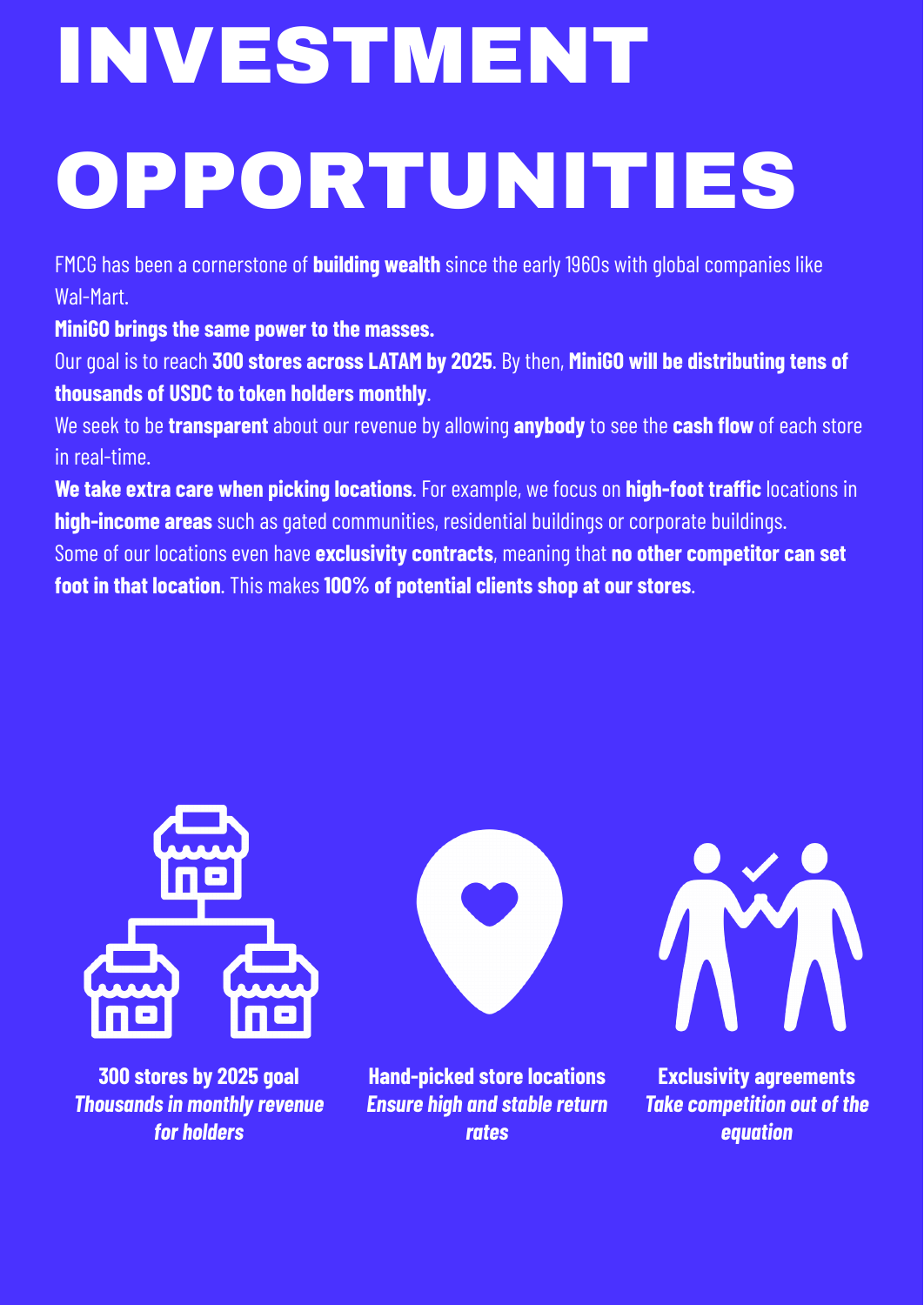### STORE REVENUE AND COST BREAKDOWN

**Sales revenue breakdown**



**Approximate cost for 75 m<sup>2</sup> /807 ft <sup>2</sup> store (U\$D 120.000 Investment)**

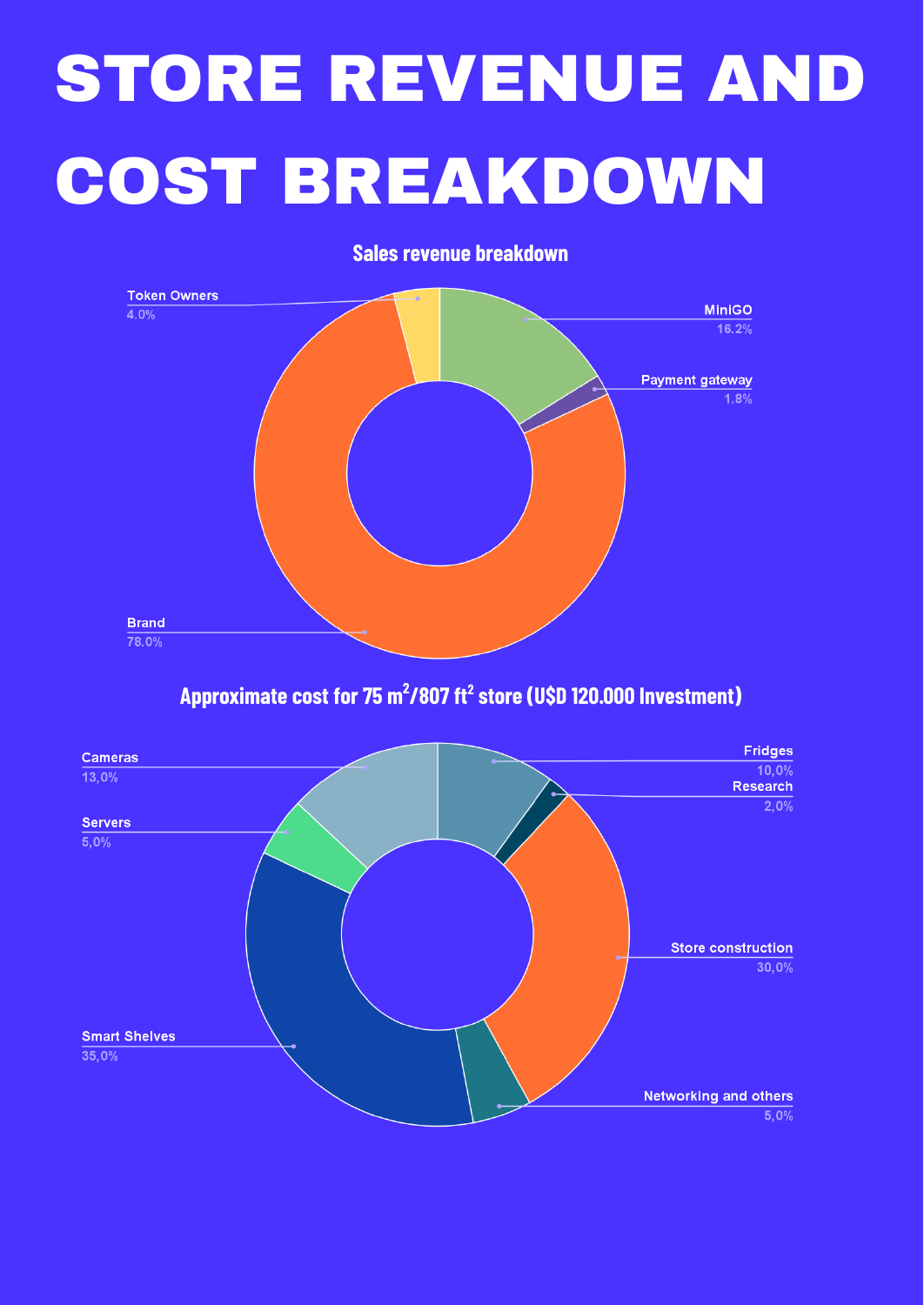## FUTURE GOALS AND RESEARCH

We currently have **three pain points** in our stores. These represent both costs to the **initial investment** (thus increasing the token cost and APY) and **recurring costs.**

The goals are the following:

| <b>REMOVING SMART</b><br><b>SHELVES</b>                      | While they are one of our core technologies, they do represent around<br>35% of store costs.<br>We wish to develop our AI systems further to remove the need for<br>such sensors, which would reduce costs anywhere from 30-40%<br>of opening we stores.<br>Reducing the store costs makes the tokens cheaper, thus<br>increasing the APY and ROI.                                                                                                                                                                                                                                                                                                                                                                                                                                                                                                                                                                                                                                                                                                                           |
|--------------------------------------------------------------|------------------------------------------------------------------------------------------------------------------------------------------------------------------------------------------------------------------------------------------------------------------------------------------------------------------------------------------------------------------------------------------------------------------------------------------------------------------------------------------------------------------------------------------------------------------------------------------------------------------------------------------------------------------------------------------------------------------------------------------------------------------------------------------------------------------------------------------------------------------------------------------------------------------------------------------------------------------------------------------------------------------------------------------------------------------------------|
| <b>REDUCE</b><br><b>LABELING AND</b><br><b>TRAINING TIME</b> | Our technology requires us to train an AI system to detect new<br>products, and this is composed of both labelling and training.<br>Labelling is the process of annotating new data, such as a new<br>product. This process requires humans intervention, is both human<br>resource-intensive and takes long periods.<br>We approximate 36-48 hs of human labelling per unique product.<br>Additionally, something as simple as a product redesign can take<br>several days to put on our shelves.<br>Training, on the other hand, is the actual data processing. This step<br>enables our AI to recognize new products and usually takes 20 hours<br>as a whole.<br>We are currently developing <b>digital twins</b> for our stores (3D 1:1 copies<br>of real locations). This change enables us to model the product in 3D<br>and generate thousands of labelling data in minutes rather than<br>days.<br>These changes <b>reduce the cost and time</b> of new brands joining us<br>and continuously update us with new products, thus <b>increasing store</b><br>revenue. |
| <b>ROBOTIC</b><br><b>PRODUCT</b><br><b>REPLACEMENT</b>       | Currently, our stores require employees to restock the shelves<br>manually.<br>We propose implementing a <b>robotic system</b> , ideally <b>autonomous</b> , that<br>receives new products from brands and keeps human intervention to<br>a minimum.<br>Automation not only reduces the costs of employees but enables us<br>to have a genuinely <b>autonomous store</b> .                                                                                                                                                                                                                                                                                                                                                                                                                                                                                                                                                                                                                                                                                                   |